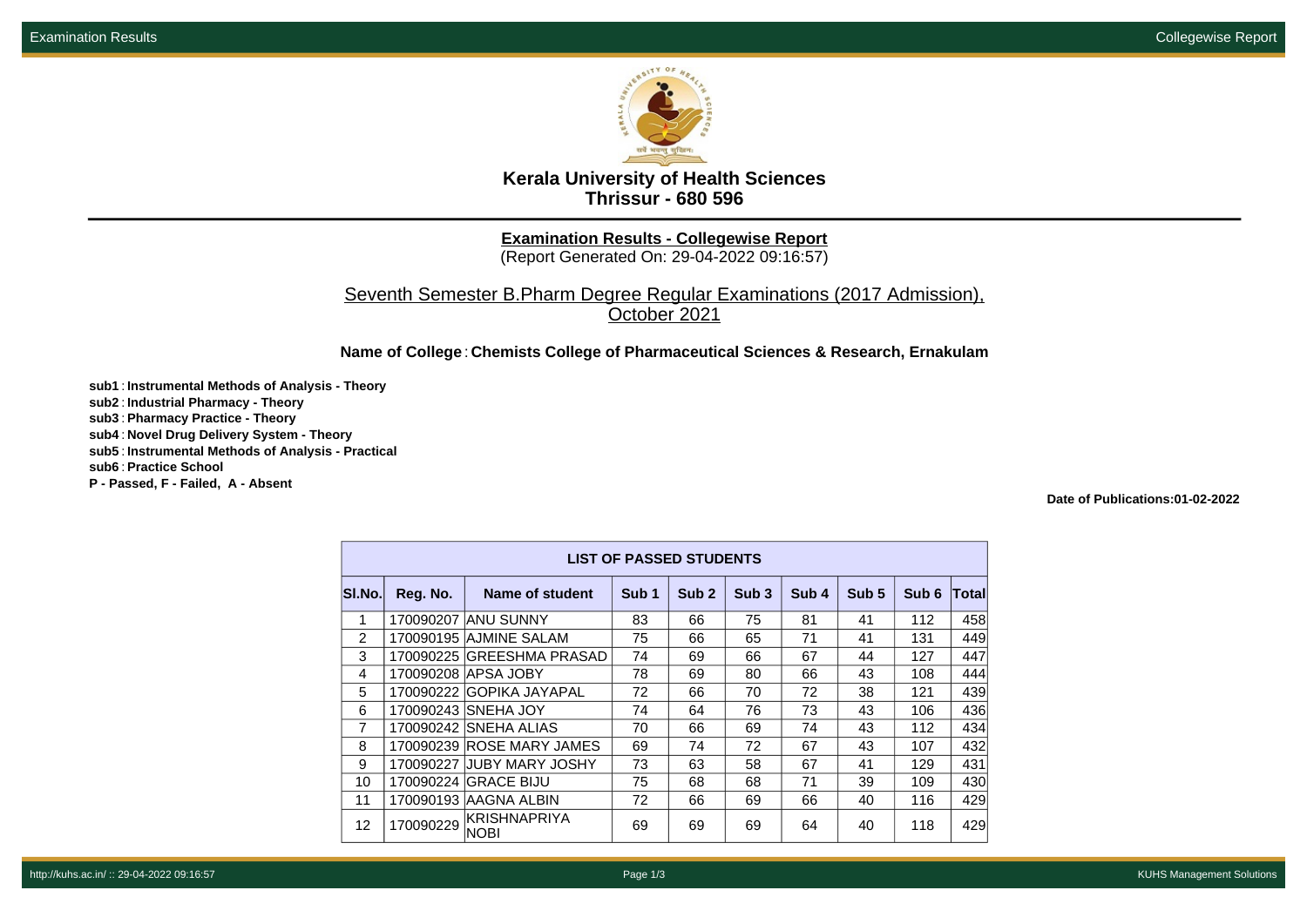| 13 | 170090231 | MARY SANSIA<br><b>FIGAREDO</b>    | 71 | 61 | 75 | 64 | 36 | 119 | 426 |
|----|-----------|-----------------------------------|----|----|----|----|----|-----|-----|
| 14 |           | 170090202 ANAGHA PEPSON           | 70 | 64 | 77 | 63 | 42 | 107 | 423 |
| 15 |           | 170090220 GOLDA BABU              | 64 | 68 | 69 | 66 | 39 | 115 | 421 |
| 16 |           | 170090247 SWETHA SABU             | 65 | 69 | 67 | 67 | 38 | 113 | 419 |
| 17 |           | 170090245 SREEKUTTY SASI          | 70 | 66 | 72 | 67 | 39 | 104 | 418 |
| 18 |           | 170090215 ELSA BABU               | 68 | 61 | 64 | 69 | 35 | 117 | 414 |
| 19 |           | 170090217 GAYATRI S               | 63 | 69 | 68 | 66 | 42 | 105 | 413 |
| 20 |           | 170090201 ANAGHA K                | 69 | 60 | 71 | 67 | 38 | 106 | 411 |
| 21 |           | 170090209 ASHLEY GEORGE           | 68 | 59 | 71 | 54 | 40 | 118 | 410 |
| 22 |           | 170090211 ATHIRA K. N             | 65 | 66 | 66 | 65 | 42 | 106 | 410 |
| 23 |           | 170090216 FAHIDHA K S             | 56 | 63 | 70 | 67 | 37 | 115 | 408 |
| 24 |           | 170090251 VISHNU MURALI           | 63 | 62 | 69 | 67 | 39 | 108 | 408 |
| 25 |           | 170090219 GODWIN BABU             | 73 | 61 | 65 | 59 | 40 | 110 | 408 |
| 26 | 170090248 | T M FATHIMA<br>LULU               | 65 | 64 | 69 | 66 | 40 | 103 | 407 |
| 27 |           | 170090194 ABINA ZAKKEER           | 64 | 59 | 63 | 64 | 41 | 116 | 407 |
| 28 |           | 170090241 SAUMYA SHIBU            | 65 | 62 | 59 | 63 | 41 | 112 | 402 |
| 29 |           | 170090200 AMIRASHIRIN.K.T         | 64 | 64 | 58 | 60 | 36 | 117 | 399 |
| 30 |           | 170093093 ANJANA BABY             | 61 | 57 | 63 | 71 | 35 | 110 | 397 |
| 31 | 170090210 | <b>ASWANI</b><br>BALAKRISHNAN     | 58 | 56 | 66 | 55 | 39 | 121 | 395 |
| 32 | 170093097 | <b>SONA GRACE</b><br>NELSON       | 58 | 66 | 65 | 52 | 40 | 112 | 393 |
| 33 |           | 170090223 GRACE ANTO K            | 56 | 55 | 69 | 60 | 40 | 113 | 393 |
| 34 |           | 170090250 VISHNU DIVAKAR          | 64 | 61 | 62 | 55 | 38 | 113 | 393 |
| 35 | 170090203 | <b>ANAKHA</b><br><b>NARAYANAN</b> | 68 | 56 | 62 | 65 | 38 | 104 | 393 |
| 36 |           | 170090221 GOPIKA G. NAIR          | 68 | 66 | 64 | 54 | 43 | 98  | 393 |
| 37 |           | 170090205 ANN MARY ALIAS          | 62 | 67 | 60 | 62 | 41 | 100 | 392 |
| 38 | 170093094 | ASMIN JUBERIA<br>RAHIM            | 55 | 58 | 72 | 57 | 37 | 113 | 392 |
| 39 | 170090204 | ANAND KRISHNAN<br>А               | 71 | 58 | 59 | 65 | 38 | 100 | 391 |
| 40 |           | 170090235 NANDANA V               | 57 | 59 | 66 | 53 | 35 | 120 | 390 |
| 41 |           | 170090238 RAGI RAJ B              | 62 | 63 | 63 | 53 | 36 | 109 | 386 |
| 42 |           | 170090233 MUHAMMED YASSAR         | 67 | 57 | 59 | 53 | 35 | 113 | 384 |
| 43 |           | 170090199 ALJIN A MATHEW          | 55 | 56 | 67 | 59 | 38 | 108 | 383 |
| 44 |           | 170090249 VEENA JAYAN             | 65 | 54 | 65 | 57 | 37 | 105 | 383 |
| 45 | 170090228 | ΚD<br>KRISHNAPRIYA                | 53 | 55 | 59 | 61 | 39 | 112 | 379 |
| 46 |           | 170090244 SNEHA SHAJU             | 59 | 58 | 59 | 58 | 36 | 105 | 375 |
| 47 |           | 170093095 BESTEENA BABY           | 54 | 57 | 53 | 54 | 38 | 118 | 374 |
| 48 |           | 170090212 ATHUL VARGHESE          | 65 | 54 | 58 | 58 | 37 | 102 | 374 |